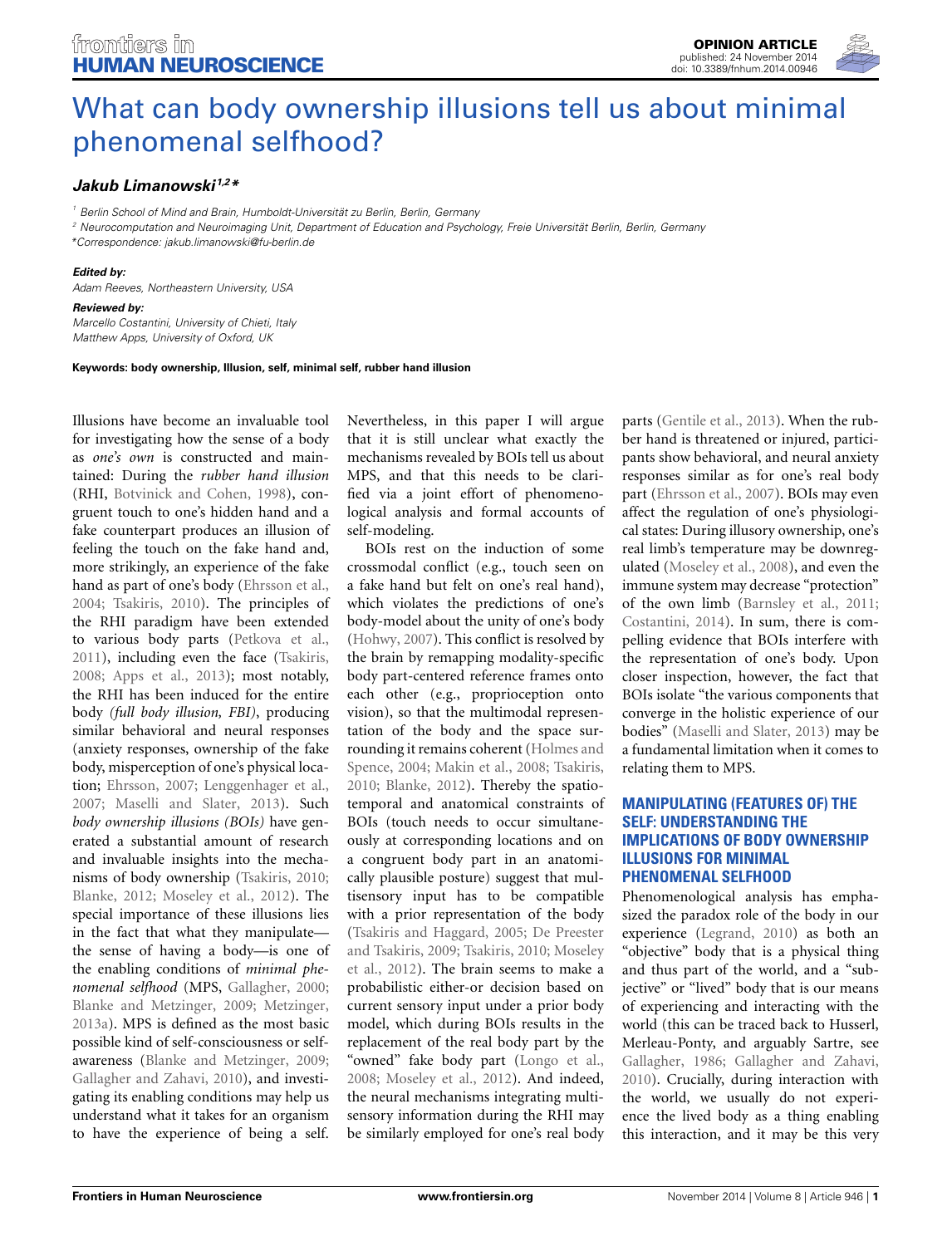"experiential absence" of the body that gives us the feeling of "being there" in the world [\(Gallagher](#page-2-24), [1986](#page-2-24); [Metzinger, 2004](#page-2-25)). Such a phenomenological distinction may be of particular relevance for BOIs, which isolate and manipulate, and direct attention to perceptual features of oneself such as visual appearance or physical location. In William James' words, BOIs may interfere with the "me" (i.e., the features that one ascribes to oneself) but not the "I" (the subject of experience) [\(James](#page-2-26), [1890;](#page-2-26) [Christoff et al., 2011\)](#page-2-27). Thus, the paradox role of the body may be part of what makes the interpretation of BOIs and their relation to MPS so difficult: When we speak of body "ownership" in these paradigms, we may only refer to self-identification with the perceived body.

Although MPS can be broken down into distinct features (e.g., selfidentification, self-location in space and time, or a first-person perspective), it is still one phenomenal property that "does not have proper parts that could themselves count as a kind or type of self-consciousness" [\(Metzinger, 2013a,](#page-2-11) [2004](#page-2-25)). MPS thus acknowledges the "global and unitary character of selfconsciousness" [\(Blanke and Metzinger,](#page-2-10) [2009](#page-2-10)). This unified character of MPS characterized by the fact that we cannot introspectively access its underlying mechanisms and components—is what lends our experience its phenomenal "realness" [\(Metzinger, 2004,](#page-2-25) [2013a](#page-2-11)). As we have recentl[y](#page-2-28) [argued](#page-2-28) [\(](#page-2-28)Limanowski and Blankenburg, [2013](#page-2-28)), this MPS conceptualization is elegantly compatible with a theory of cortical information processing based on predictive coding [\(Friston, 2010](#page-2-29)): The *free energy principle (FEP)* postulates that the brain implements a hierarchical generative model of the world (including the organism itself) that constantly predicts the causes of its sensory input, and that may be updated if its predictions fail. Due to the model's constant bidirectional and hierarchical information flow with the aim of reducing overall prediction error, this model is spatially, temporally, and phenomenally centered onto the organism itself [\(Hohwy](#page-2-13), [2007,](#page-2-13) [2013](#page-2-30); [Friston](#page-2-31)[,](#page-2-28) [2011](#page-2-31)[;](#page-2-28) Limanowski and Blankenburg, [2013](#page-2-28); [Apps and Tsakiris,](#page-2-32) [2014](#page-2-32)). The FEP account, albeit mechanistic in nature, thus acknowledges that one's

self-representation is plastic (i.e., probabilistic), hierarchical, and yet unified. It builds upon existing neuropsychological mod[els](#page-2-15) [of](#page-2-15) [body](#page-2-15) [ownership](#page-2-15) [\(e.g.,](#page-2-15) Makin et al., [2008](#page-2-15); [Tsakiris](#page-3-0), [2010\)](#page-3-0), and shares key assumptions about being a self with the MPS conceptualization—most importantly, that the phenomenal self is a result of probabilistic self-modeling.

Thereby the MPS and FEP accounts both emphasize that such probabilistic self-modeling is a "risky business" for the phenomenal self: When the current generative model is abandoned in favor of another model that fits the sensory data better, the agent in its present form—encoded as the model evidence of the self-centered world-model—ceases to exist [\(Friston](#page-2-31), [2011\)](#page-2-31). Luckily, this does not need to happen: If prediction error can be explained away at lower levels, there is no need to adjust higherlevel predictions, let alone to abandon the current world-model. In the case of BOIs this means that if the probabilistic representation of one's physical features can be updated to eliminate the surprise originating from the ambiguous sensory input, there is no need to abandon the actual self-model [\(Hohwy, 2013](#page-2-30); [Limanowski and Blankenburg](#page-2-28)[,](#page-2-32) [2013](#page-2-28)[;](#page-2-32) Apps and Tsakiris, [2014](#page-2-32)). Such an updating of self-representations is demonstrated, for example, by the increased perceived similarity [of the "owned" dummy hand \(](#page-2-33)Longo et al., [2009](#page-2-33)), and even of another face [\(Tsakiris, 2008](#page-3-1); [Apps et al., 2013](#page-2-3)) to oneself, or by the fact that the mere expectation of an upcoming touch on the dummy hand may evoke a BOI [\(Ferri et al.](#page-2-34), [2013\)](#page-2-34).

In this light, BOIs can be conceived of as targeting specific inferential mechanism employed by the organism, thus directly confirming the functional architecture suggested by probabilistic models of MPS—but this also opens up some questions. It seems that BOIs primarily affect mechanisms operating at lower levels of self-modeling, because the induced conflict can readily be resolved without inducing panic or pathological conditions, and because the recalibration of one modality onto another relies on relatively basic multisensory mechanisms [\(Tsakiris, 2010](#page-3-0); [Blanke, 2012](#page-2-7); [Gentile et al.](#page-2-18), [2013](#page-2-18)). On the other hand, the adjustment of physiological responses (Ehrsson

et al.[,](#page-2-21) [2007](#page-2-19)[;](#page-2-21) [Moseley et al.](#page-2-20)[,](#page-2-21) [2008](#page-2-20)[;](#page-2-21) Barnsley et al., [2011](#page-2-21)) might imply that BOIs also affect higher levels of the self-model [\(Seth](#page-2-35), [2013](#page-2-35)). To understand the implications of BOIs for MPS, it is crucial to identify which levels of MPS they affect: When do these illusions merely alter perceptual features of oneself, and when—if at all—do [they](#page-2-11) [in](#page-2-11) [fact](#page-2-11) [af](#page-2-11)fect MPS *per se*?

Metzinger [\(2013a](#page-2-11)[,b\)](#page-2-36) has recently clarified the MPS conceptualization by introducing the term *phenomenal unit of identification* (UI), "the phenomenal property with which we currently *identify*, exactly the form of currently active conscious content that generates the subjective experience of 'I *am* this"' (2013b). As I take it, the UI concept can be used in two ways: It specifies the content with which the selfmodel identifies—this self-identification leads to the experience of MPS [\(Metzinger](#page-2-25), [2004](#page-2-25)). Formally, we may think of the UI as the evidence or the "origin" of the current generative model (the "region of maximal invariance," [Metzinger](#page-2-11), [2013a](#page-2-11); see also [Friston](#page-2-31)[,](#page-2-28) [2011](#page-2-31)[;](#page-2-28) Limanowski and Blankenburg, [2013\)](#page-2-28).

The important point is that the UI concept may help to answer our question: BOIs *do* affect MPS, just not in its entirety. The resolution of BOI-evoked conflicts by changing the representation of certain features of oneself, despite attacking fundamental conditions of MPS, may not be sufficient to change the UI. Even the extension of BOIs to the fully body—although surely a step in the right direction does not necessarily imply a change in the UI: For example, since FBIs seem to employ the same multisensory mechanisms as the RHI [\(Petkova et al.](#page-2-2), [2011](#page-2-2); [Maselli and Slater, 2013](#page-2-6)), it could be that what becomes subject to the illusion is actually not the whole body, but just the stimulated part of the body (e.g., the torso in the FBI, [Smith](#page-3-3), [2010](#page-3-3); [Metzinger](#page-2-11), [2013a](#page-2-11); see [Tsakiris et al.](#page-3-4), [2006,](#page-3-4) for such evidence). More importantly, FBIs may also manipulate only individual features of one's selfrepresentation such as one's visual appearance or physical location.

Interestingly, however, [Metzinger](#page-2-11) [\(2013a](#page-2-11)[,b](#page-2-36)) proposes that the UI may change during mind wandering episodes, bodiless dreams, and some forms of out-of-body experiences. The resulting claim that an explicit body representation may actually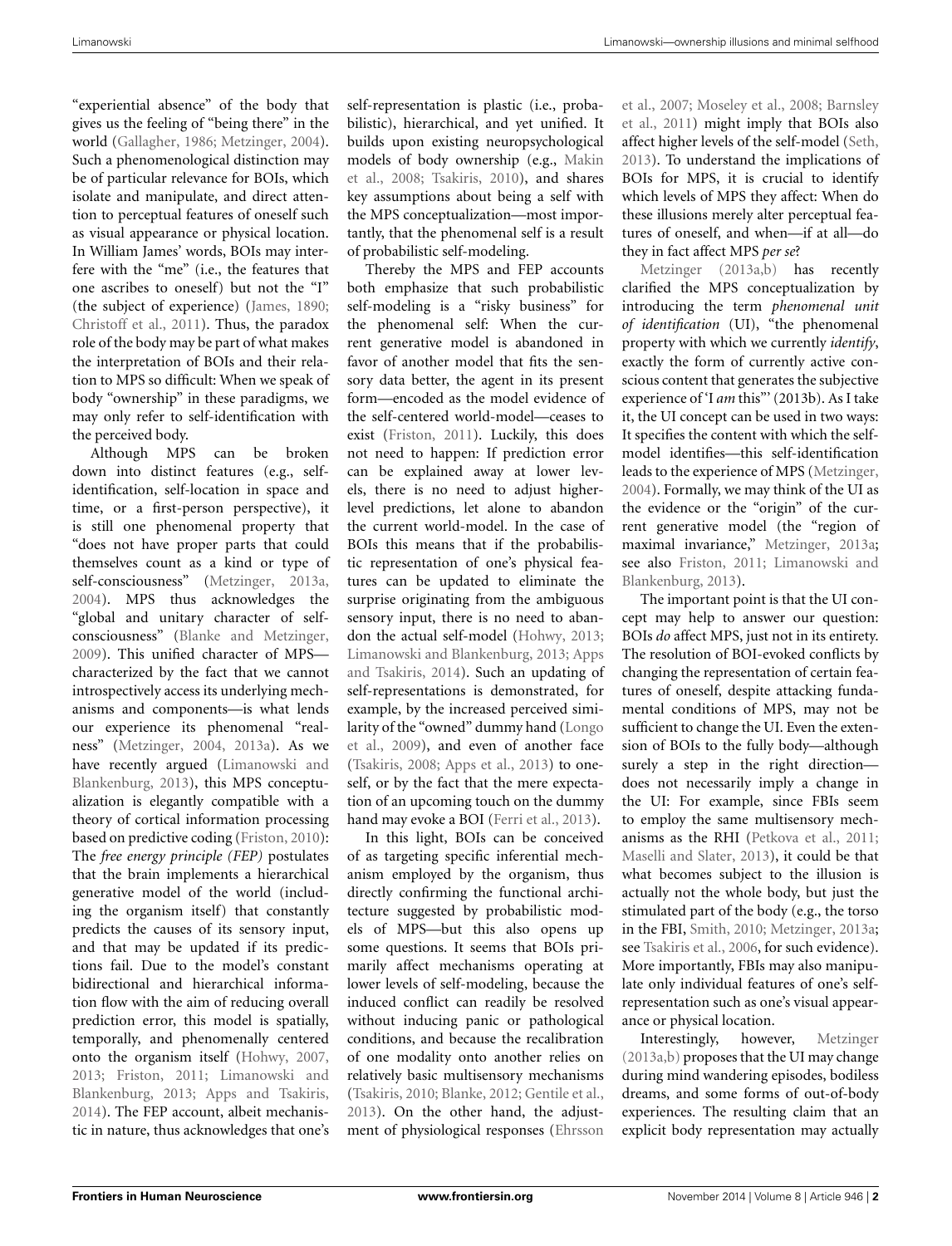not be required for MPS (Metzinger, ibd.) is in line with the proposal that a core self is present even when disconnected from exteroceptive sensory input (e.g., during sleep, [Park and Tallon-Baudry,](#page-2-37) [2014](#page-2-37)). Such proposals are inspiring, but they also show that much work still needs to be done to understand the exact relation between the body, MPS, and its UI. Probabilistic models following the FEP offer a promising way of formally describing the underlying selfmodeling mechanisms, but in addition, new experimental approaches addressing specific levels of MPS are needed. To avoid confusion, these approaches should acknowledge the dual role of the body as both subject and object of experience.

### **CONCLUSION**

BOIs have proven an important tool for understanding MPS. But one should keep in mind that BOIs manipulate individual features of one's self-representation, and that this manipulation of certain dimensions of MPS not necessarily affects the UI. Nevertheless, if situated within a phenomenologically inspired probabilistic model, BOIs can contribute to our understanding of MPS by clarifying its hierarchy, and to further developing the UI concept and its relation to the body. Whether we can develop paradigms that manipulate the UI to actually create the illusion of *being someone else* is a different question, but there are promising new developments that encourage to pursue it.

#### **REFERENCES**

- <span id="page-2-3"></span>Apps, M. A., Tajadura-Jiménez, A., Sereno, M., Blanke, O., and Tsakiris, M. (2013). Plasticity in unimodal and multimodal brain areas reflects multisensory changes in self-face identification. *Cereb. Cortex*. doi: 10.1093/cercor/bht199. [Epub ahead of print].
- <span id="page-2-32"></span>Apps, M. A., and Tsakiris, M. (2014). The freeenergy self: a predictive coding account of selfrecognition. *Neurosci. Biobehav. Rev.* 41, 85–97. doi: 10.1016/j.neubiorev.2013.01.029
- <span id="page-2-21"></span>Barnsley, N., McAuley, J. H., Mohan, R., Dey, A., Thomas, P., and Moseley, G. L. (2011). The rubber hand illusion increases histamine reactivity in the real arm. *Curr. Biol.* 21, R945–R946. doi: 10.1016/j.cub.2011.10.039
- <span id="page-2-7"></span>Blanke, O. (2012). Multisensory brain mechanisms of bodily self-consciousness. *Nat. Rev. Neurosci.* 13, 556–571. doi: 10.1038/nrn3292
- <span id="page-2-10"></span>Blanke, O., and Metzinger, T. (2009). Full-body illusions and minimal phenomenal selfhood. *Trends Cogn. Sci.* 13, 7–13. doi: 10.1016/j.tics.2008. 10.003
- <span id="page-2-0"></span>Botvinick, M., and Cohen, J. (1998). Rubber hands "feel" touch that eyes see. *Nature* 391:756. doi: 10.1038/35784
- <span id="page-2-27"></span>Christoff, K., Cosmelli, D., Legrand, D., and Thompson, E. (2011). Specifying the self for cognitive neuroscience. *Trends Cogn. Sci.* 15, 104–112. doi: 10.1016/j.tics.2011.01.001
- <span id="page-2-22"></span>Costantini, M. (2014). Bodily self and immune self: is there a link? *Front. Hum. Neurosci.* 8:138. doi: 10.3389/fnhum.2014.00138
- <span id="page-2-16"></span>De Preester, H., and Tsakiris, M. (2009). Bodyextension versus body-incorporation: is there a need for a body-model? *Phenomenol. Cogn. Sci.* 8, 307–319. doi: 10.1007/s11097-009-9121-y
- <span id="page-2-4"></span>Ehrsson, H. H. (2007). The experimental induction of out-of-body experiences. *Science* 317:1048. doi: 10.1126/science.1142175
- <span id="page-2-1"></span>Ehrsson, H. H., Spence, C., and Passingham, R. E. (2004). That's my hand! Activity in premotor cortex reflects feeling of ownership of a limb. *Science* 305, 875–877. doi: 10.1126/science. 1097011
- <span id="page-2-19"></span>Ehrsson, H. H., Wiech, K., Weiskopf, N., Dolan, R. J., and Passingham, R. E. (2007). Threatening a rubber hand that you feel is yours elicits a cortical anxiety response. *Proc. Natl. Acad. Sci. U.S.A.* 104, 9828–9833. doi: 10.1073/pnas. 0610011104
- <span id="page-2-34"></span>Ferri, F., Chiarelli, A. M., Merla, A., Gallese, V., and Costantini, M. (2013). The body beyond the body: expectation of a sensory event is enough to induce ownership over a fake hand. *Proc. R. Soc. B* 280, 20131140. doi: 10.1098/rspb. 2013.1140
- <span id="page-2-29"></span>Friston, K. (2010). The free-energy principle: a unified brain theory? *Nat. Rev. Neurosci.* 11, 127–138. doi: 10.1038/nrn2787
- <span id="page-2-31"></span>Friston, K. (2011). "Embodied inference: or 'I think therefore I am, if I am what I think'," in *The Implications of Embodiment (Cognition and Communication)*, eds W. Tschacher and C. Bergomi (Exeter: Imprint Academic), 89–125.
- <span id="page-2-24"></span>Gallagher, S. (1986). Lived body and environment. *Res. Phenomenol.* 16, 139–170. doi: 10.1163/156 916486X00103
- <span id="page-2-9"></span>Gallagher, S. (2000). Philosophical conceptions of the self: implications for cognitive science. *Trends Cogn. Sci.* 4, 14–21. doi: 10.1016/S1364-6613(99) 01417-5
- <span id="page-2-12"></span>Gallagher, S., and Zahavi, D. (2010). "Phenomenological approaches to selfconsciousness," in *The Stanford Encyclopedia of Philosophy, Winter 2010 Edn.*, ed E. N. Zalta. Available online at: [http://plato.stanford.](http://plato.stanford.edu/archives/win2010/entries/self-consciousness-phenomenological) [edu/archives/win2010/entries/self-consciousness](http://plato.stanford.edu/archives/win2010/entries/self-consciousness-phenomenological)[phenomenological](http://plato.stanford.edu/archives/win2010/entries/self-consciousness-phenomenological)
- <span id="page-2-18"></span>Gentile, G., Guterstam, A., Brozzoli, C., and Ehrsson, H. H. (2013). Disintegration of multisensory signals from the real hand reduces default limb self-attribution: an fMRI study. *J. Neurosci.* 33, 13350–13366. doi: 10.1523/JNEUROSCI.1363- 13.2013
- <span id="page-2-13"></span>Hohwy, J. (2007). The sense of self in the phenomenology of agency and perception. *Psyche* 13, 1–20.
- <span id="page-2-30"></span>Hohwy, J. (2013). *The Predictive Mind*. Oxford: Oxford University Press. doi: 10.1093/acprof:oso/ 9780199682737.001.0001
- <span id="page-2-14"></span>Holmes, N. P., and Spence, C. (2004). The body schema and multisensory representation(s) of

peripersonal space. *Cogn. Process.* 5, 94–105. doi: 10.1007/s10339-004-0013-3

- <span id="page-2-26"></span>James, W. (1890). *The Principles of Psychology*. New York, NY: Dover. doi: 10.1037/11059-000
- <span id="page-2-23"></span>Legrand, D. (2010). "Phenomenological dimensions of bodily self-consciousness," in *Oxford Handbook of the Self,* ed S. Gallagher (Oxford: Oxford University Press), 204–227.
- <span id="page-2-5"></span>Lenggenhager, B., Tadi, T., Metzinger, T., and Blanke, O. (2007). Video ergo sum: manipulating bodily self-consciousness. *Science* 24, 1096–1099. doi: 10.1126/science.1143439
- <span id="page-2-28"></span>Limanowski, J., and Blankenburg, F. (2013). Minimal self-models and the free energy principle. *Front. Hum. Neurosci.* 7:547. doi: 10.3389/fnhum.2013.00547
- <span id="page-2-17"></span>Longo, M. R., Schüür, F., Kammers, M. P. M., Tsakiris, M., and Haggard, P. (2008). What is embodiment? A psychometric approach. *Cognition* 107, 978–998. doi: 10.1016/j.cognition.2007. 12.004
- <span id="page-2-33"></span>Longo, M. R., Schüür, F., Kammers, M. P., Tsakiris, M., and Haggard, P. (2009). Self awareness and the body image. *Acta Psychol.* 132, 166–172. doi: 10.1016/j.actpsy.2009.02.003
- <span id="page-2-15"></span>Makin, T. R., Holmes, N. P., and Ehrsson, H. H. (2008). On the other hand: dummy hands and peripersonal space. *Behav. Brain Res.* 191, 1–10. doi: 10.1016/j.bbr.2008.02.041
- <span id="page-2-6"></span>Maselli, A., and Slater, M. (2013). The building blocks of the full body ownership illusion. *Front. Hum. Neurosci.* 7:83. doi: 10.3389/fnhum.2013. 00083
- <span id="page-2-25"></span>Metzinger, T. (2004). *Being No One: the Self-Model Theory of Subjectivity*. Cambridge, MA: MIT Press.
- <span id="page-2-11"></span>Metzinger, T. (2013a). Why are dreams interesting for philosophers? The example of minimal phenomenal selfhood, plus an agenda for future research. *Front. Psychol.* 4:746. doi: 10.3389/fpsyg.2013.00746
- <span id="page-2-36"></span>Metzinger, T. (2013b). The myth of cognitive agency: subpersonal thinking as a cyclically recurring loss of mental autonomy. *Front. Psychol.* 4:931. doi: 10.3389/fpsyg.2013.00931
- <span id="page-2-8"></span>Moseley, G. L., Gallace, A., and Spence, C. (2012). Bodily illusions in health and disease: physiological and clinical perspectives and the concept of a cortical "body matrix." *Neurosci. Biobehav. Rev.* 36, 34–46. doi: 10.1016/j.neubiorev.2011. 03.013
- <span id="page-2-20"></span>Moseley, G. L., Olthof, N., Venema, A., Don, S., Wijers, M., Gallace, A., et al. (2008). Psychologically induced cooling of a specific body part caused by the illusory ownership of an artificial counterpart. *Proc. Natl. Acad. Sci.* 105, 13169–13173. doi: 10.1073/pnas.0803768105
- <span id="page-2-37"></span>Park, H. D., and Tallon-Baudry, C. (2014). The neural subjective frame: from bodily signals to perceptual consciousness. *Philos. Trans. R. Soc. B* 369, 20130208. doi: 10.1098/rstb.2013. 0208
- <span id="page-2-2"></span>Petkova, V. I., Björnsdotter, M., Gentile, G., Jonsson, T., Li, T. Q., and Ehrsson, H. H. (2011). From part-to whole-body ownership in the multisensory brain. *Curr. Biol.* 21, 1118–1122. doi: 10.1016/j.cub.2011.05.022
- <span id="page-2-35"></span>Seth, A. K. (2013). Interoceptive inference, emotion, and the embodied self. *Trends Cogn. Sci.* 17, 565–573. doi: 10.1016/j.tics.2013.09.007